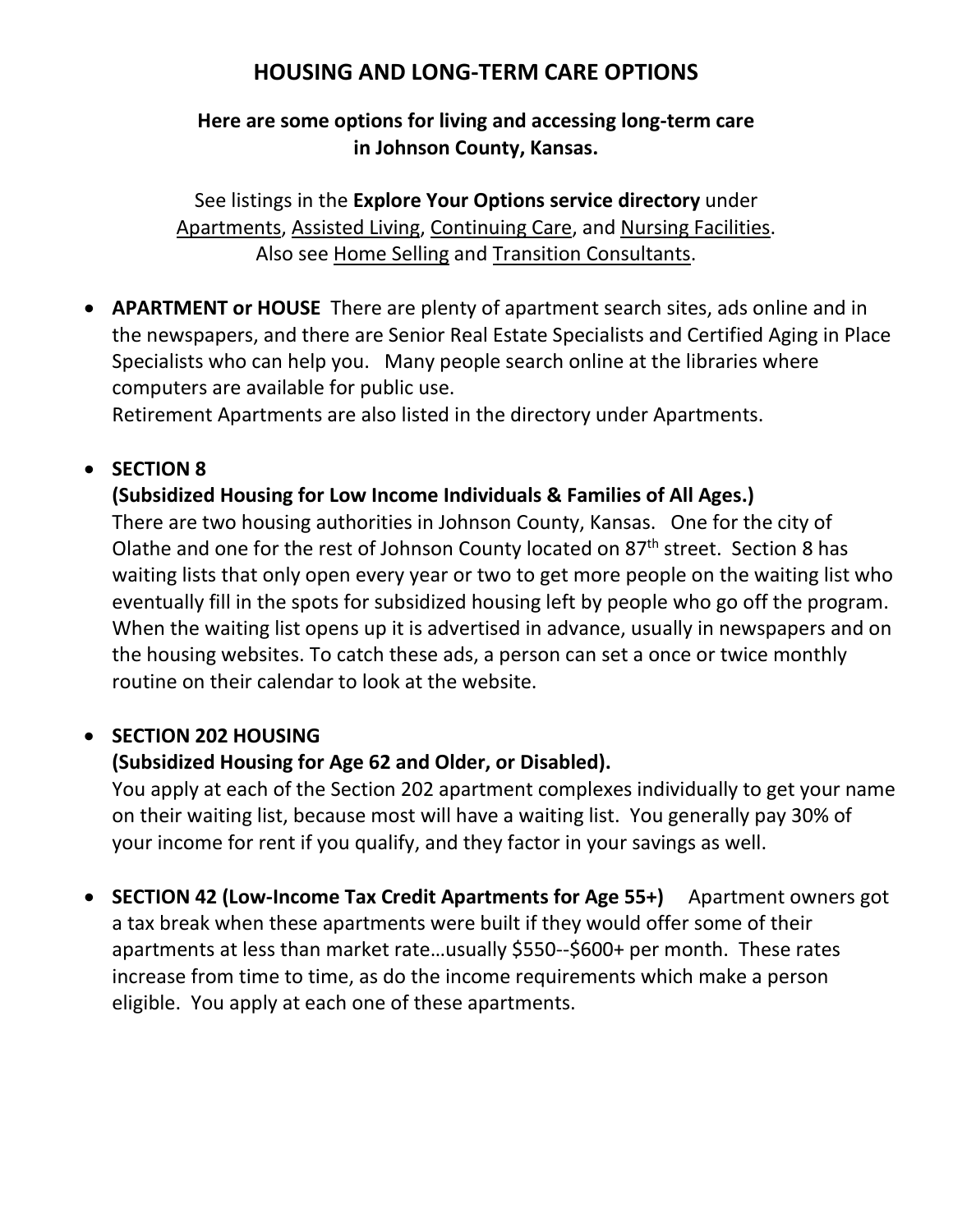## • **OPTIONS IN OTHER COUNTIES or HOMESHARING**

Although there is no formal program to support home-sharing, some people find a suitable match by word of mouth or do a classified ad online or in a newspaper, or some kind of announcement in an organization or church bulletin. Then they review or screen the situation to see if things would work out. It helps to have an agreement written down and signed for people who are living together, because what you don't discuss about financial arrangements, household responsibilities and rules can become a problem later. You can find agreements for living together online or at the library.

**National Eldercare Locator 1-800-677-1116** connects you to aging services in other areas.

**211 KC Metro Line** and 211 systems across the USA...dial 211 for community resource information.

#### • **HOUSING CRISIS HUBS - Help for the Homeless and those in Transition**

If you are living in Johnson County and need emergency shelter and other homeless services, you have options to connect to a variety of supports. Johnson County's Continuum of Care on Homelessness' members work together to meet the needs of those who are homeless in the community. If you are not already connected to an organization that can assist you find emergency shelter or connect you to housing options, there are

**4 hubs that offer screening & assistance 8:30am-4:30pm Mon-Fri** 

North of 119th & East of I-35 **Catholic Charities (913) 384-6608** 9806 W 87th St, Overland Park KS

North of 119th & West of I-35 **Johnson County Mental Health (913) 715-7765** 11120 W 65th St, Shawnee KS

South of 119<sup>th</sup> St **Salvation Army (913) 782-3640** 420 E Santa Fe, Olathe KS 66061 Ask for social services OR **Catholic Charities (913) 782-4077**333 E Poplar St Olathe KS 66061

## **If you are seeking assistance outside of 8:30-4:30 Monday-Friday hours, please call United Way's 2-1-1 call center (dial 2-1-1 or 816-474-5112)**